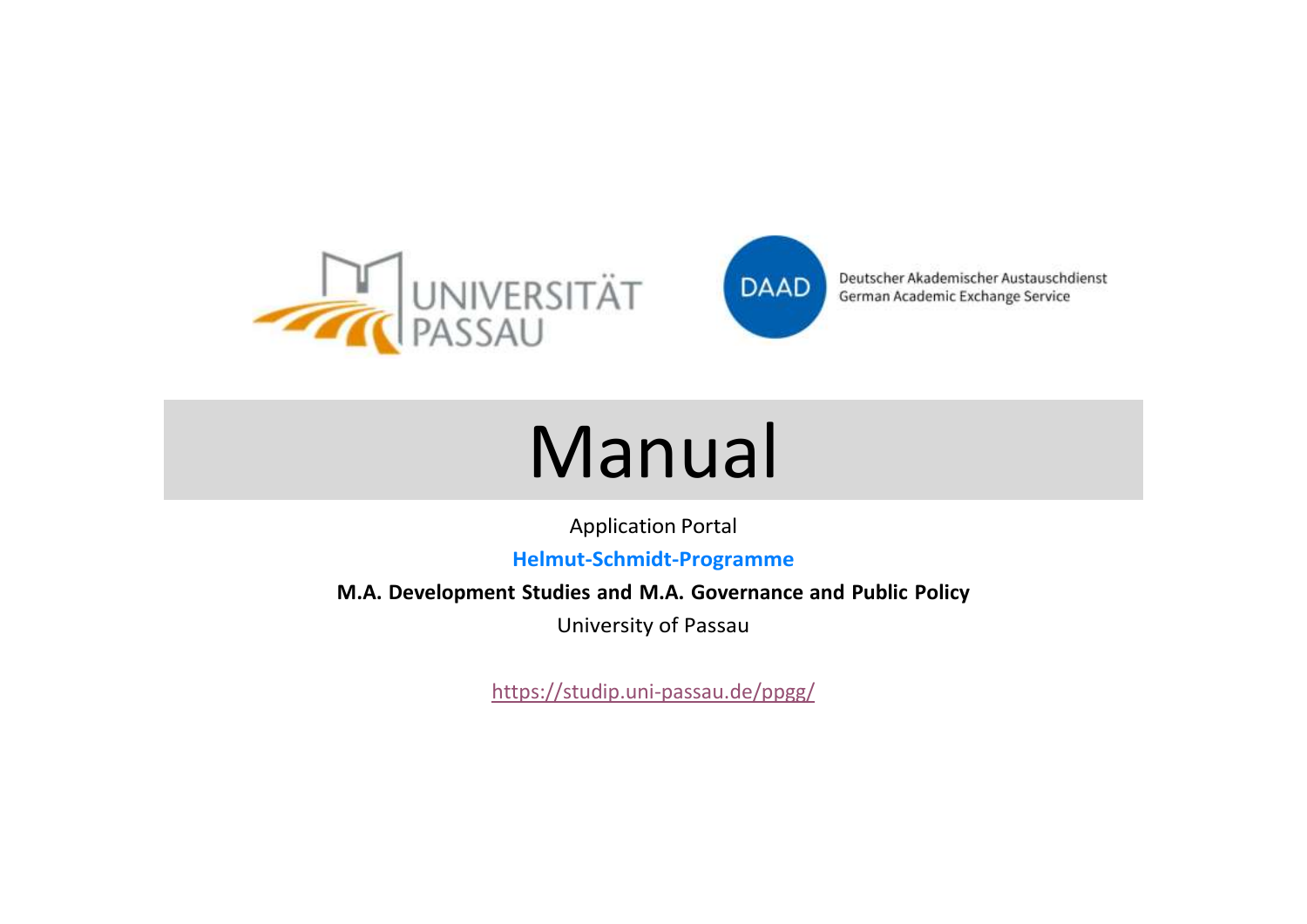

**DAAD** 

### **General Instructions**

### **Please prepare the following documents as PDF files before you apply via the application portal:**

■ All information about the required documents for application is available on the DAAD website:

### **[DAAD-Stipendiendatenbank](https://www2.daad.de/deutschland/stipendium/datenbank/en/21148-scholarship-database/?detail=50026397)**

#### **Language requirements:**

- electronic copies of a language certificate, testifying your English language skills equivalent to at least level B2 of the "Common European Framework of Reference for Languages (CEFR). In case the general medium of instruction at your previous university was English it is sufficient to attach a confirmation of your university on officially headed paper. We do not accept certificates issued more than two years ago.
- **If available**, electronic copies of a language certificate, testifying your German language skills on officially headed paper.

#### **MANDATORY Practical/professional experience:**

▪ Working time certificates for any listed internships, volunteer work and work experience must be included. These must be signed and bear the date, letterhead and stamp.

This has to be **at least 4 months** to be considered.

- Please only submit legible copies of your documents. Please consider that illegible documents can lead to a formal rejection. Only use scans in a very good quality (no mobile phone scan apps)!
- − In case your application is sent to more than two universities or if nonspecific priorities are given your application will not be accepted.
- − Documents that are not originally in the English or German language must be handed in with an official English or German translation.
- − If you do not upload job references or certifications, **your practical or work experience won't be considered in the application process.**

© Thomas Eibl Helmut-Schmidt-Programme Application Portal @ University of Passau 1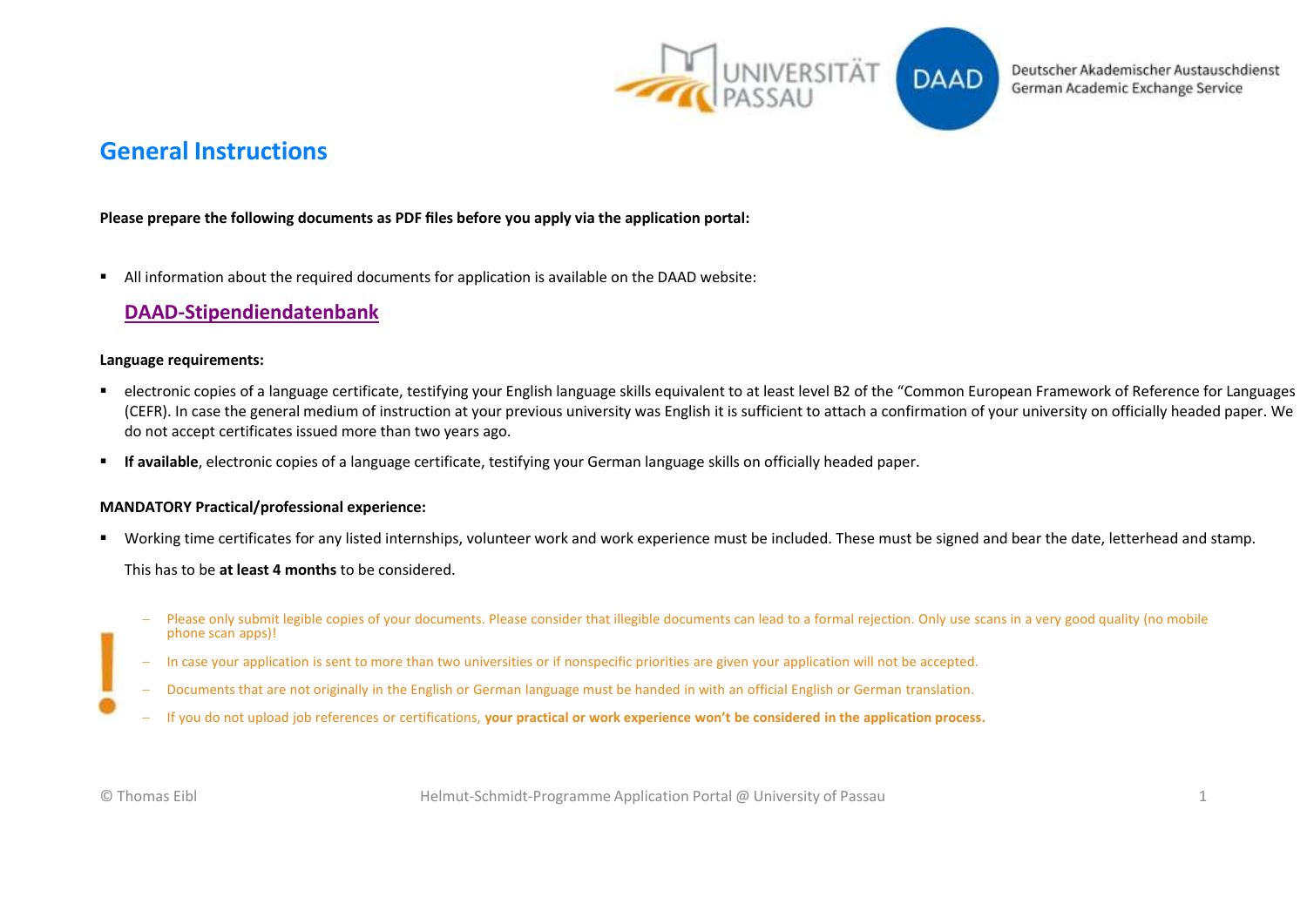

### **General Instructions**

### **Starting the application process:**

- Please be aware that you must complete the online form in one session as it is not possible to save reports for completion/submission at a later time/date.
- Sections marked with \* are mandatory fields. Unless stated differently, also the upload of PDF files is mandatory. If you miss those fields or uploads, you won't be able to proceed to the next page.
- In order to navigate between different pages please do NOT use your browser's navigation tools. If you do so, it might delete documents which have already been uploaded. Within our portal, please switch pages by using the buttons at the end of each page:

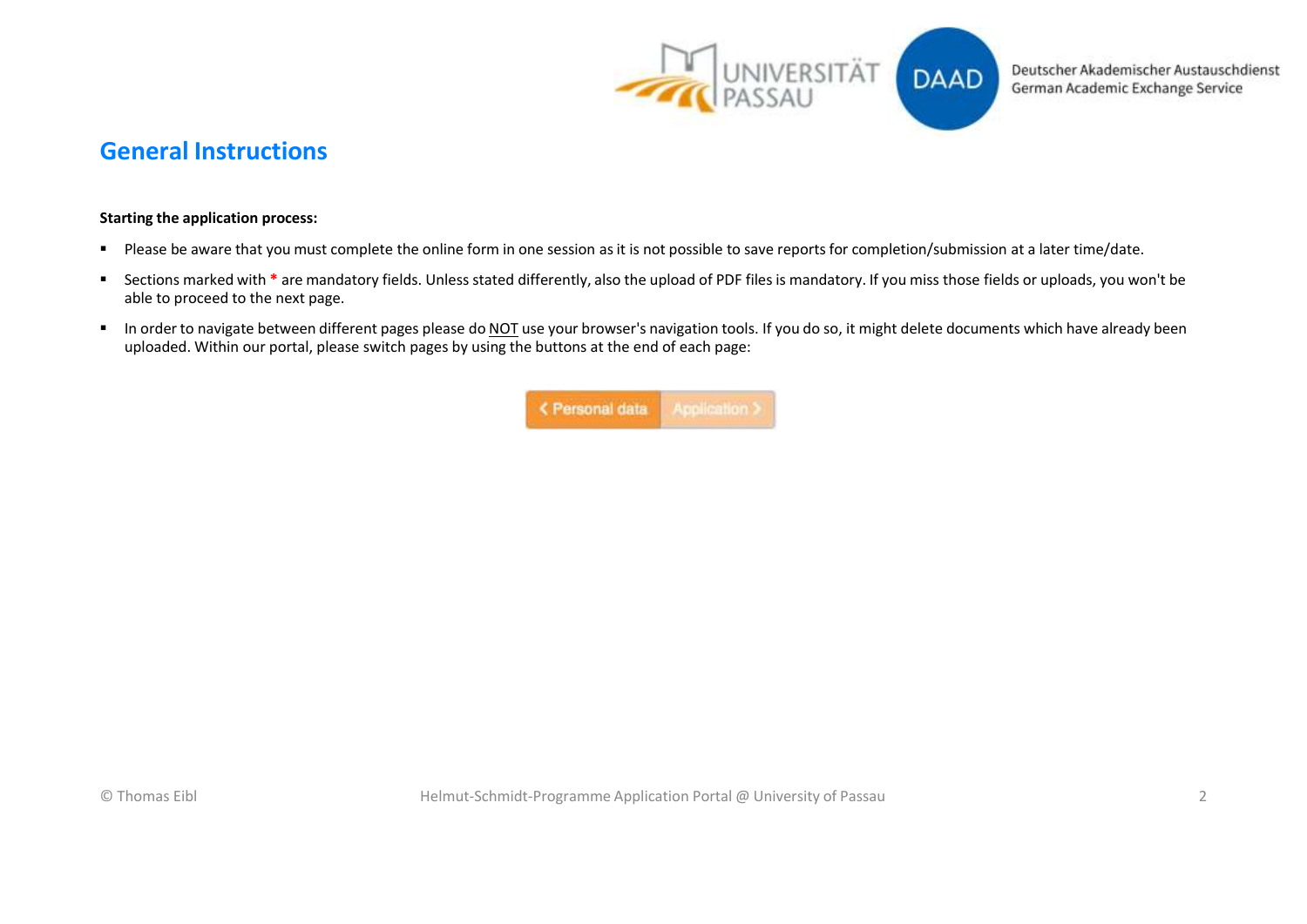

### **STEP 1: Personal data**

| <b>C</b> Administration<br>Picture                    |                  |                      |                   | <b>Cleutec</b> |
|-------------------------------------------------------|------------------|----------------------|-------------------|----------------|
|                                                       |                  |                      |                   |                |
| <b>About you</b>                                      |                  |                      |                   |                |
| Academic title                                        |                  |                      |                   |                |
| First name                                            |                  | Surname <sup>*</sup> |                   |                |
| Please use exactly the same name as in your passport. |                  |                      |                   |                |
| Gender*                                               |                  |                      |                   |                |
|                                                       |                  |                      |                   |                |
| male                                                  |                  |                      |                   |                |
| female                                                |                  |                      |                   |                |
| - unknown                                             |                  |                      |                   |                |
| Nationality <sup>*</sup>                              |                  |                      |                   |                |
| Date of birth (yyyy-mm-dd) *                          | Place of birth." |                      | Country of birth" | ŧ              |
| yyyy-mm-dd                                            |                  |                      |                   |                |

#### **Picture**

■ If available, please upload a picture of yourself

### **About you**

- Please type in all the required information by using both capital and small letters (if you only use capital letters, we face technical problems with aggregating our dataset)
- You need to choose your nationality from the drop-down menu. If it is not mentioned there, your country is not on the official list of the Federal Foreign Office, and you can't apply for a Helmut-Schmidt-Programme scholarship.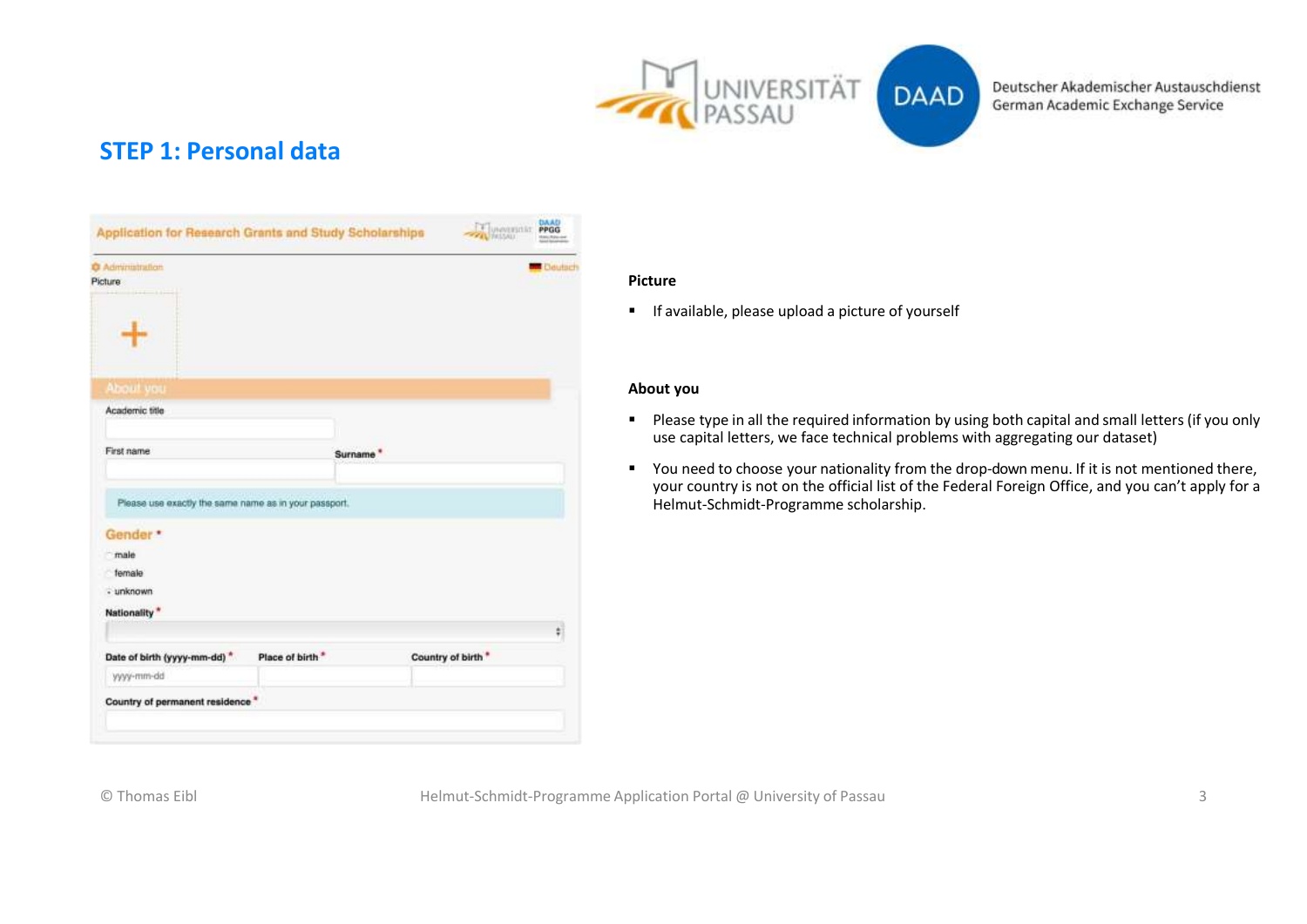

### **STEP 1: Personal data**

| Marital status *                    |                                                                                               |
|-------------------------------------|-----------------------------------------------------------------------------------------------|
| married                             |                                                                                               |
| - single                            |                                                                                               |
| Number of children                  |                                                                                               |
| $\lesssim$<br>Ð                     |                                                                                               |
| Correspondence address              |                                                                                               |
| Street/Post box."                   |                                                                                               |
|                                     |                                                                                               |
|                                     |                                                                                               |
| Post/Zip code, City*                |                                                                                               |
|                                     |                                                                                               |
| County/State/Province               |                                                                                               |
| Country <sup>*</sup>                |                                                                                               |
| Phone, area code                    | E-Mail <sup>*</sup>                                                                           |
|                                     |                                                                                               |
| <b>DAAD Application form</b>        |                                                                                               |
|                                     |                                                                                               |
| handsigned)                         | Application form for "Research Grants and Study Scholarships" (only electronically edited and |
| Datei auswählen Keine Dateusgewählt |                                                                                               |

### **Family relations**

■ Your family relations have no impact on your application result.

### **Correspondence address**

- Please make sure that your email address is correct. It is needed to notify you about your application result and for all our future correspondence.
- **If you type in a wrong email address, we won't be able to contact you in case of being** selected asa scholarship holder!

### **DAAD Application form** + **AND** THE **DAAD Checklist form**

- Please upload the completed DAAD Checklist form filled out and signed by hand and the green DAAD application form filled out electronically. **Applications lacking this form cannot be considered.**
- If you hand in two different versions of the DAAD application form or forget to put date and signature on the document, **you will be excluded from the application process!**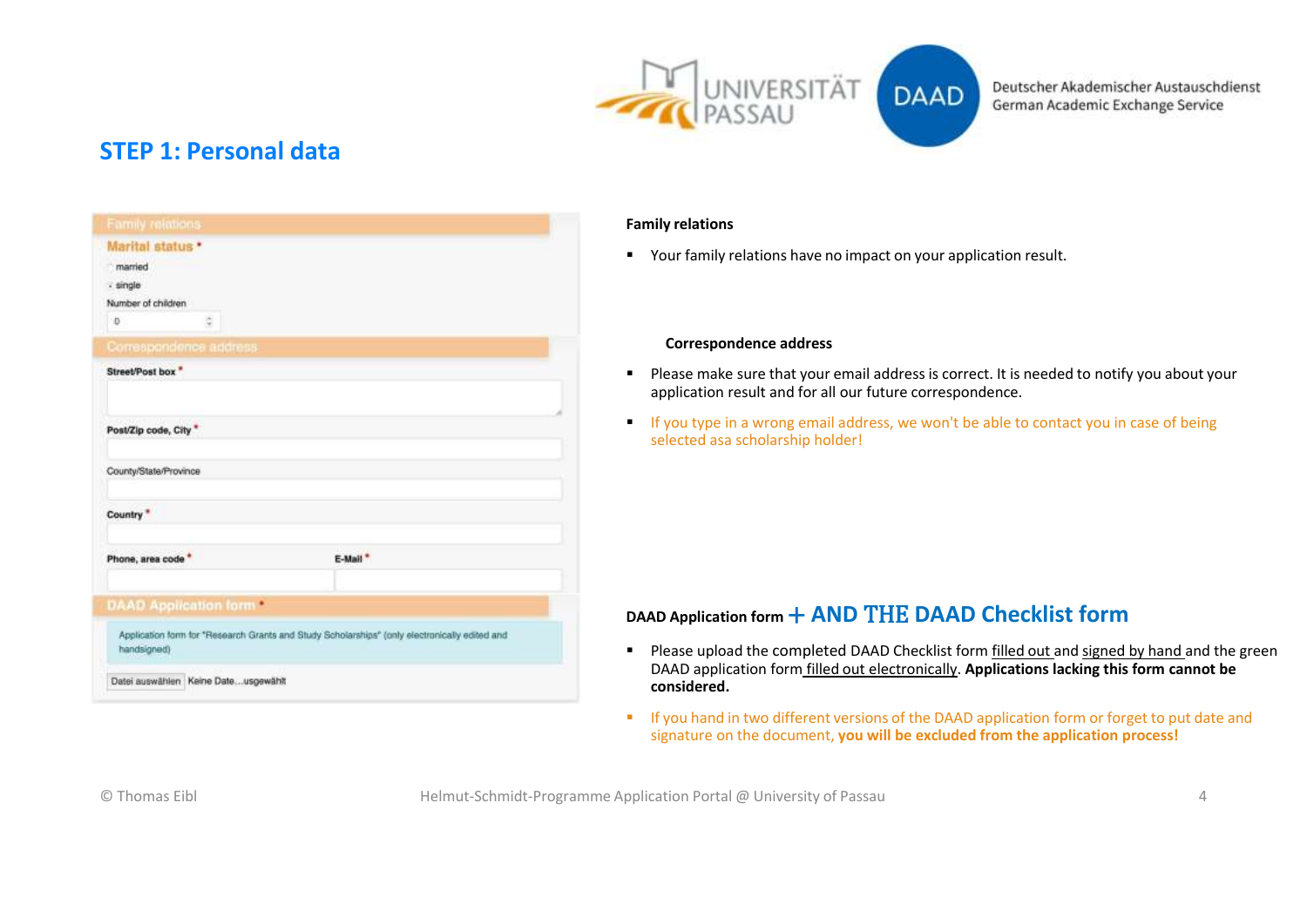

### **STEP 1: Personal data**

#### **Curriculum Vitael**

Hand-signed full curriculum vitae with current date including information about precise field of study and, if applicable, description of job experience

Datei auswählen Keine Date...usgewählt

#### **Curriculum Vitae**

■ Please upload your CV with current date and signed by hand.

### **Proceed to STEP 2**

■ If you have filled out all the necessary fields and uploaded all the documents, you can proceed to the next page by selecting:

### Education >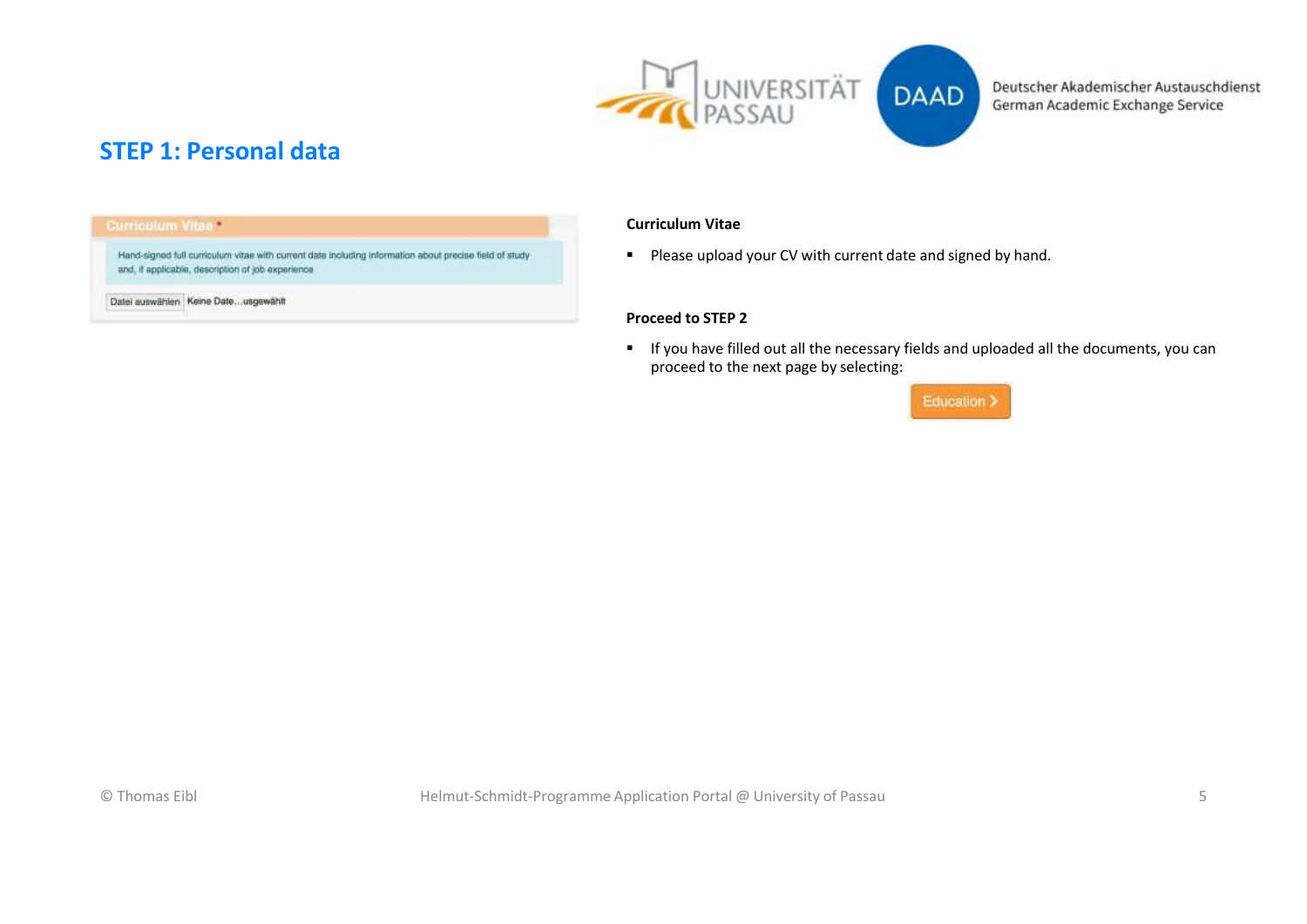

### **STEP 2: Education**

| Name of school"                                  |                                      |                 |                                                                                                            |
|--------------------------------------------------|--------------------------------------|-----------------|------------------------------------------------------------------------------------------------------------|
| from (yyyy-mm-dd) *                              |                                      | to (yyyy-mm-dd) |                                                                                                            |
| yyyy-mm-dd                                       |                                      | yyyy-mm-dd      |                                                                                                            |
| Type of final examination *                      | Awarded on (yyyy-mm-dd) <sup>*</sup> |                 | Result <sup>*</sup>                                                                                        |
|                                                  | yyyy-mm-dd                           |                 |                                                                                                            |
| School leaving certificate/high school diploma * |                                      |                 |                                                                                                            |
| in their home country                            |                                      |                 | Copy of the school leaving certificate/high school diploma which entities holders to study at a university |

### **Secondary school**

- Please type in all the necessary information. and upload the required document(s). If you need to upload more than one page or document, please merge them into one single PDF file.
- For merging PDF files, you could use this free online tool: https:/[/www.ilovepdf.com/](http://www.ilovepdf.com/)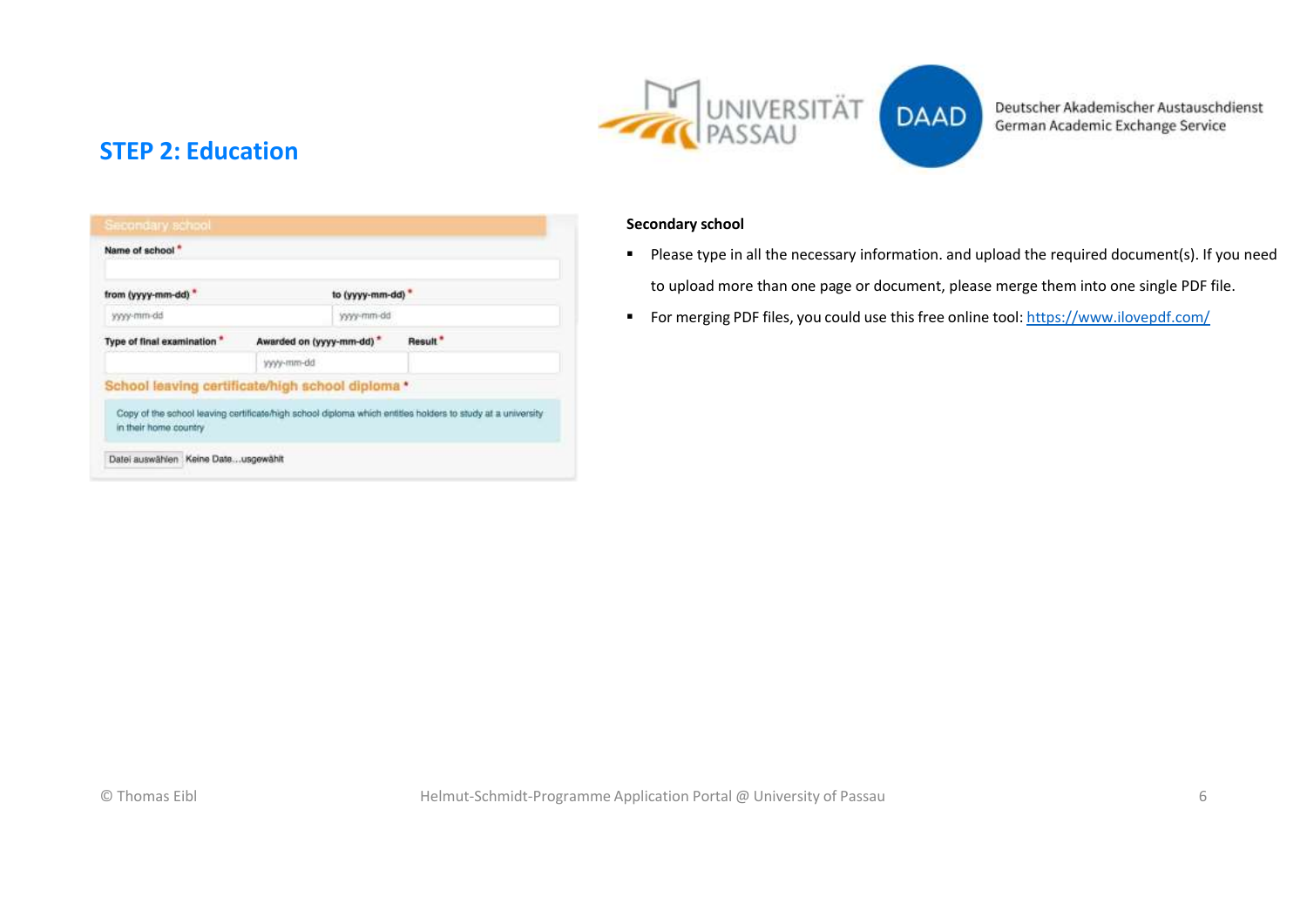

**DAAD** 

Deutscher Akademischer Austauschdienst German Academic Exchange Service

### **STEP 3: Application**

| from (yyyy-mm-dd)                                           | to (yyyy-mm-dd)                                            | at      | Subject                                                                                         |   |
|-------------------------------------------------------------|------------------------------------------------------------|---------|-------------------------------------------------------------------------------------------------|---|
| yyyy-mm-dd                                                  | yyyy-mm-dd                                                 |         |                                                                                                 |   |
| + Add entry                                                 |                                                            |         |                                                                                                 |   |
| Transcripts of records *                                    |                                                            |         |                                                                                                 |   |
| Copies of the transcripts of records                        |                                                            |         |                                                                                                 |   |
| Datei auswählen Keine Dateusgewählt                         |                                                            |         |                                                                                                 |   |
|                                                             | Academic year at the time of application                   |         |                                                                                                 |   |
| Main subject/major                                          |                                                            |         | Year                                                                                            |   |
|                                                             |                                                            |         |                                                                                                 | Φ |
| Subsidiary subject/minor                                    |                                                            |         | Year                                                                                            |   |
|                                                             |                                                            |         |                                                                                                 | ċ |
|                                                             | Currently affiliated with (university/ institution) *      |         |                                                                                                 |   |
|                                                             |                                                            |         |                                                                                                 |   |
| Degrees held                                                |                                                            |         |                                                                                                 |   |
| yyyy-mm-dd                                                  | Exact degree title                                         | Subject | Degree result                                                                                   |   |
| yyyy-mm-dd                                                  |                                                            |         |                                                                                                 |   |
|                                                             |                                                            |         |                                                                                                 |   |
| + Add entry                                                 |                                                            |         |                                                                                                 |   |
|                                                             |                                                            |         |                                                                                                 |   |
|                                                             |                                                            |         |                                                                                                 |   |
|                                                             |                                                            |         | Copies of acquired university degrees (an explanation of the grading system has to be attached) |   |
|                                                             |                                                            |         |                                                                                                 |   |
| Acquired degrees *<br>Datei auswählen Keine Date  usgewählt | Degree(s) expected before taking up a possible scholarship |         | Expected date of final examination                                                              |   |

### **Higher education**

- Please type in all of the necessary information and upload the required document(s). If you need to upload more than one page or document, please merge them into one single PDF file.
- **E** If you have already absolved more than one study programme,

please use the field "+ Add entry". Please be aware that you must prove all of your academic steps with transcripts of records and copies of your acquired university degrees. Please also merge them into one single PDF file.

#### **Proceed to STEP 3**

▪ If you have filled out all of the necessary fields and uploaded all of the documents, you can proceed to the next page by selecting:

**Application**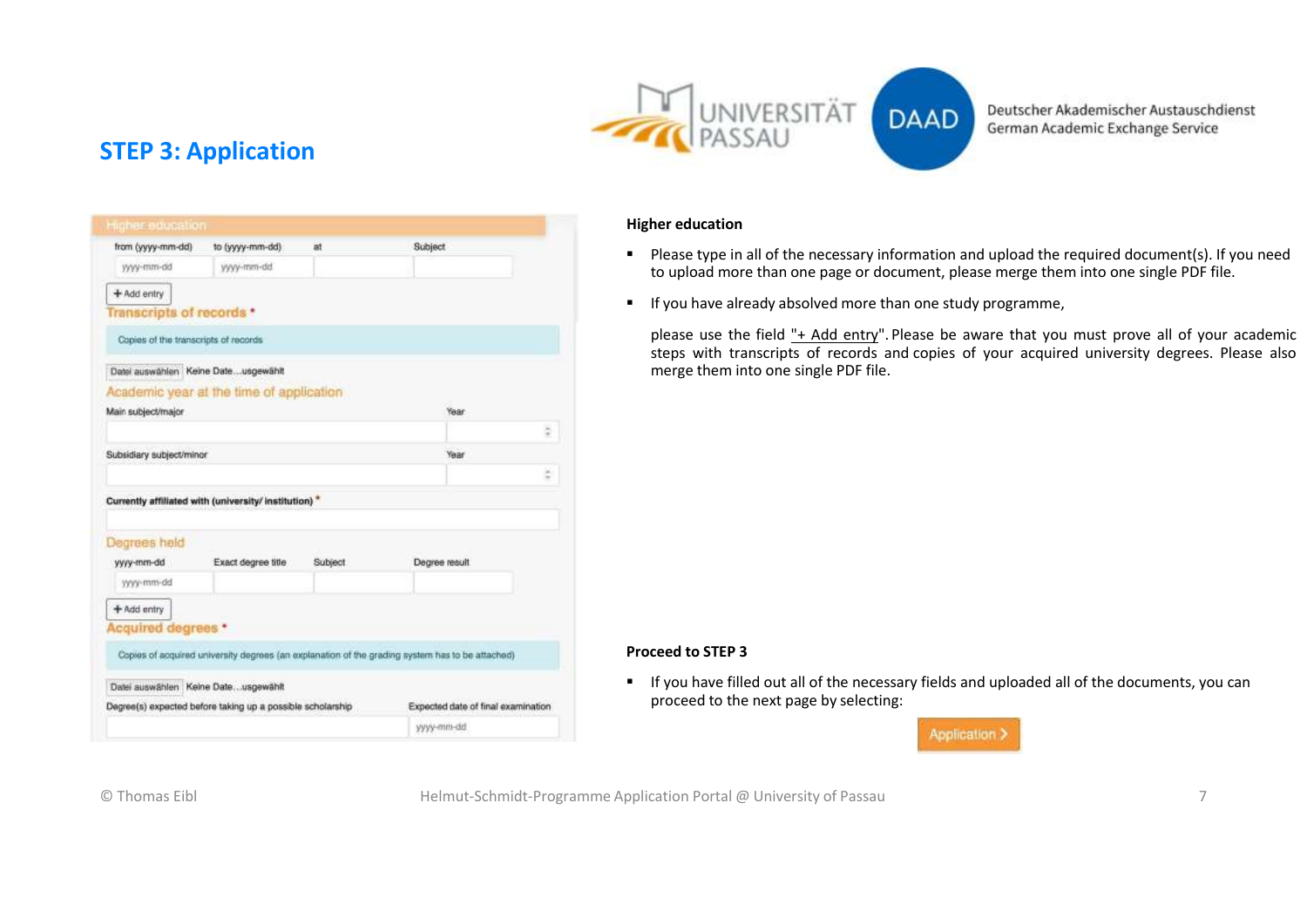



### **STEP 3: Application**

| Your stay                                                                                                                                                                                         |   |
|---------------------------------------------------------------------------------------------------------------------------------------------------------------------------------------------------|---|
| Choice of host university/institution in Germany                                                                                                                                                  |   |
| Priority 1 *                                                                                                                                                                                      |   |
| $-$ please choose $-$                                                                                                                                                                             | ٥ |
| Priority 2                                                                                                                                                                                        |   |
| $-$ please choose $-$                                                                                                                                                                             | ÷ |
| Why have you chosen this/these particular institution(s)?                                                                                                                                         |   |
|                                                                                                                                                                                                   |   |
|                                                                                                                                                                                                   |   |
| Have contacts been made?                                                                                                                                                                          |   |
| no @<br>yes.                                                                                                                                                                                      |   |
| Hand-signed Motivation letter *                                                                                                                                                                   |   |
| with current date containing a precise description of the applicant's academic/professional and personal<br>reasons for choosing this scholarship programme and the universities, 2 pages maximum |   |
| <b>Chosen studies</b>                                                                                                                                                                             |   |
| Chosen field of study/specialization at German host university/institution *                                                                                                                      |   |
|                                                                                                                                                                                                   |   |
| Do you intend to obtain a degree?                                                                                                                                                                 |   |
| no ci<br>yes                                                                                                                                                                                      |   |
| Study/research projects in Germany                                                                                                                                                                |   |
| Please present your project here, providing a precise and detailed description.                                                                                                                   |   |
|                                                                                                                                                                                                   |   |
|                                                                                                                                                                                                   |   |

#### Your stay

۵

■ Please select the priorities as chosen in the DAAD application form and type in all the necessary information. Please make sure that these priorities are the same in the DAAD application form.

Please be aware that applying for more than two Helmut-Schmidt-Programme universities in Germany at the same time or switching between priorities in your application documents, will lead to an immediate expulsion from the application process.

■ Make sure that your letter of motivation contains the current date and is signed by hand.

### **Chosen studies**

- Please type in "Development Studies" or "Governance and Public Policy". If you apply for both in first and second choice, please mention both starting with your first priority.
- You can mention study/research projects that you are planning to work on in Germany. Please only indicate projects if you already have a special idea. This is not a mandatory information. If you don't have a special idea, you don't need to write down anything.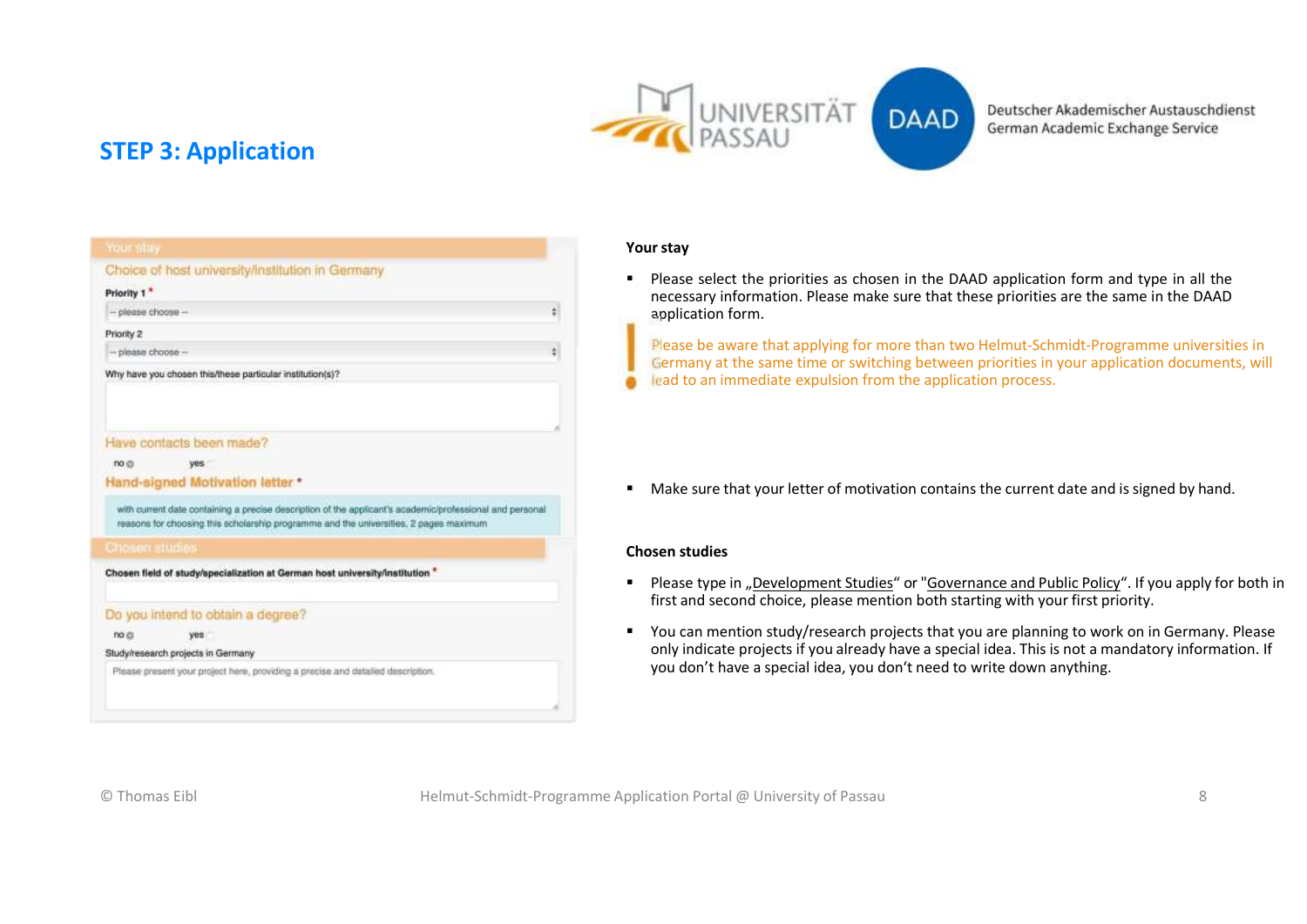



### **STEP 3: Application**

Which academic referees or former/current employers have submitted a report for this application?

Please give name, academic/professional field, university/institution.

#### Upload: \*

One letter of recommendation, signed and recently dated by your university professor or current employer, supplemented by an official letterhead, and stamp.

Datei auswählen Keine Date...usgewählt

#### **Letter of recommendation**

■ Please upload the recommendation letter (recently dated, official letterhead and stamp/signature). We do not accept letters sent via e-mail or postal service.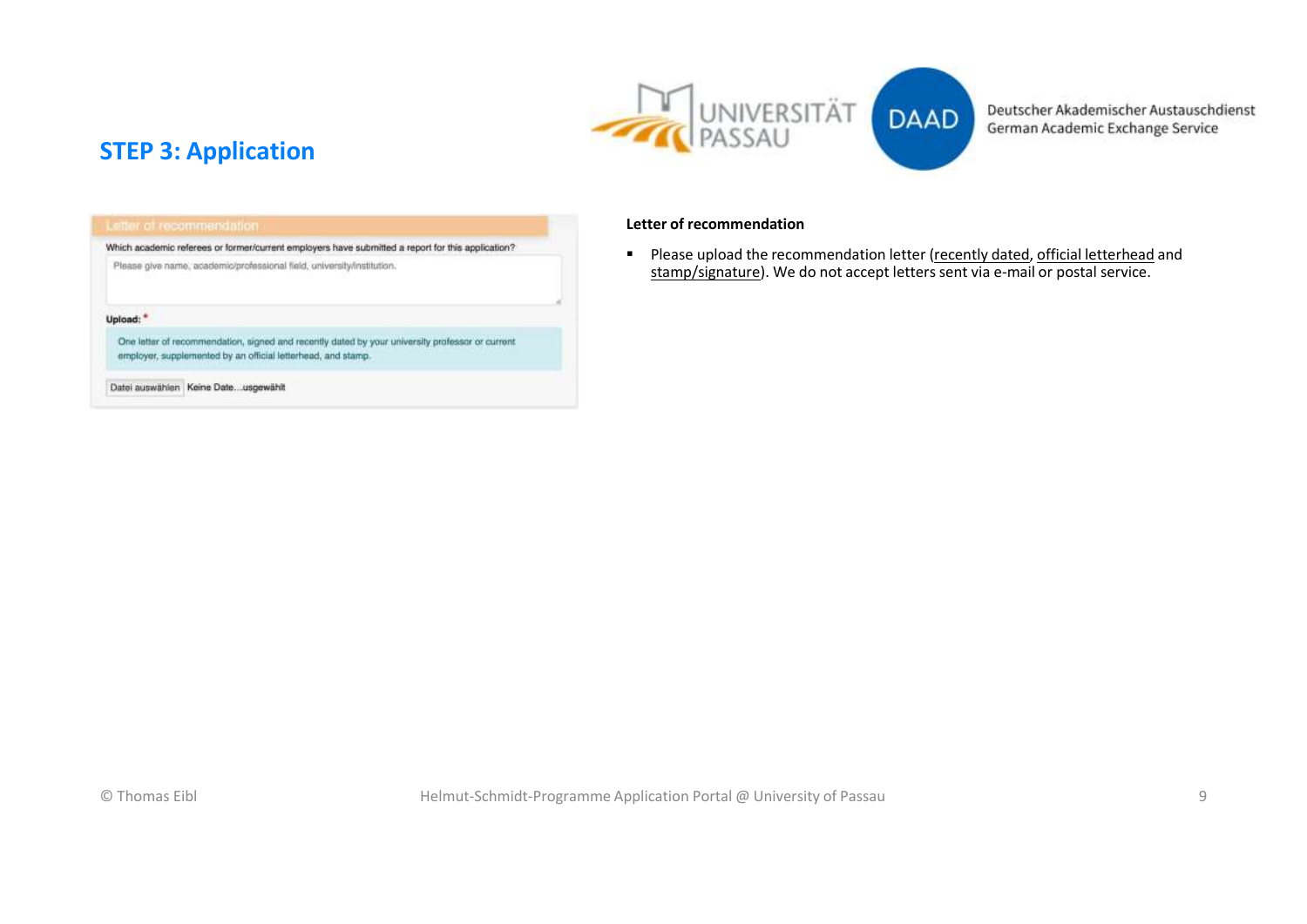

DAAD

Deutscher Akademischer Austauschdienst German Academic Exchange Service

### **STEP 3: Application**



### **Language skills**

■ Please indicate the level of skills in each language you speak. After that, we need an English language certificate or a confirmation of your university that your whole under degree programme was taught in the English language

■ If you have German language knowledge (NOT mandatory for application), please upload a certificate testifying your knowledge.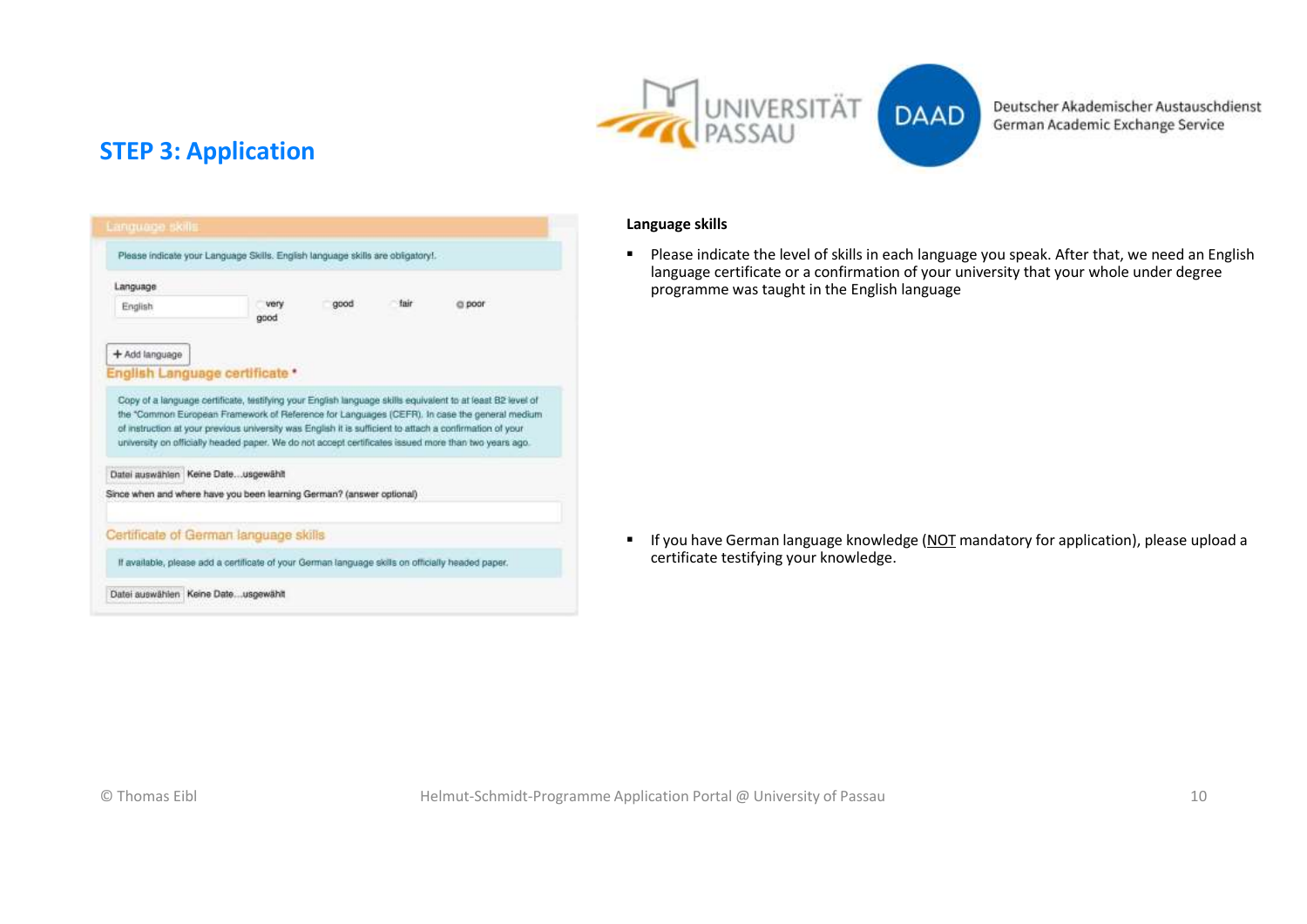

### **STEP 3: Application**

|                 | Have you received a DAAD scholarship in the past?                    |
|-----------------|----------------------------------------------------------------------|
| no <sub>0</sub> | yes                                                                  |
|                 | Are you/Have you been sponsored by other institutions?               |
| no c            | yes.                                                                 |
| time?           | Are you applying under another DAAD programme for the same period of |
| no <sub>0</sub> | <b>VES</b>                                                           |
|                 | Are you currently applying to other institutions?                    |
| no <sub>0</sub> | yes.                                                                 |

### **Other scholarships**

**•** Please select your answers by activating "no" or "yes"

#### **Proceed to STEP 4**

■ If you have filled out all the necessary fields and uploaded all of the documents, you can proceed to the next page by selecting:

Additional data >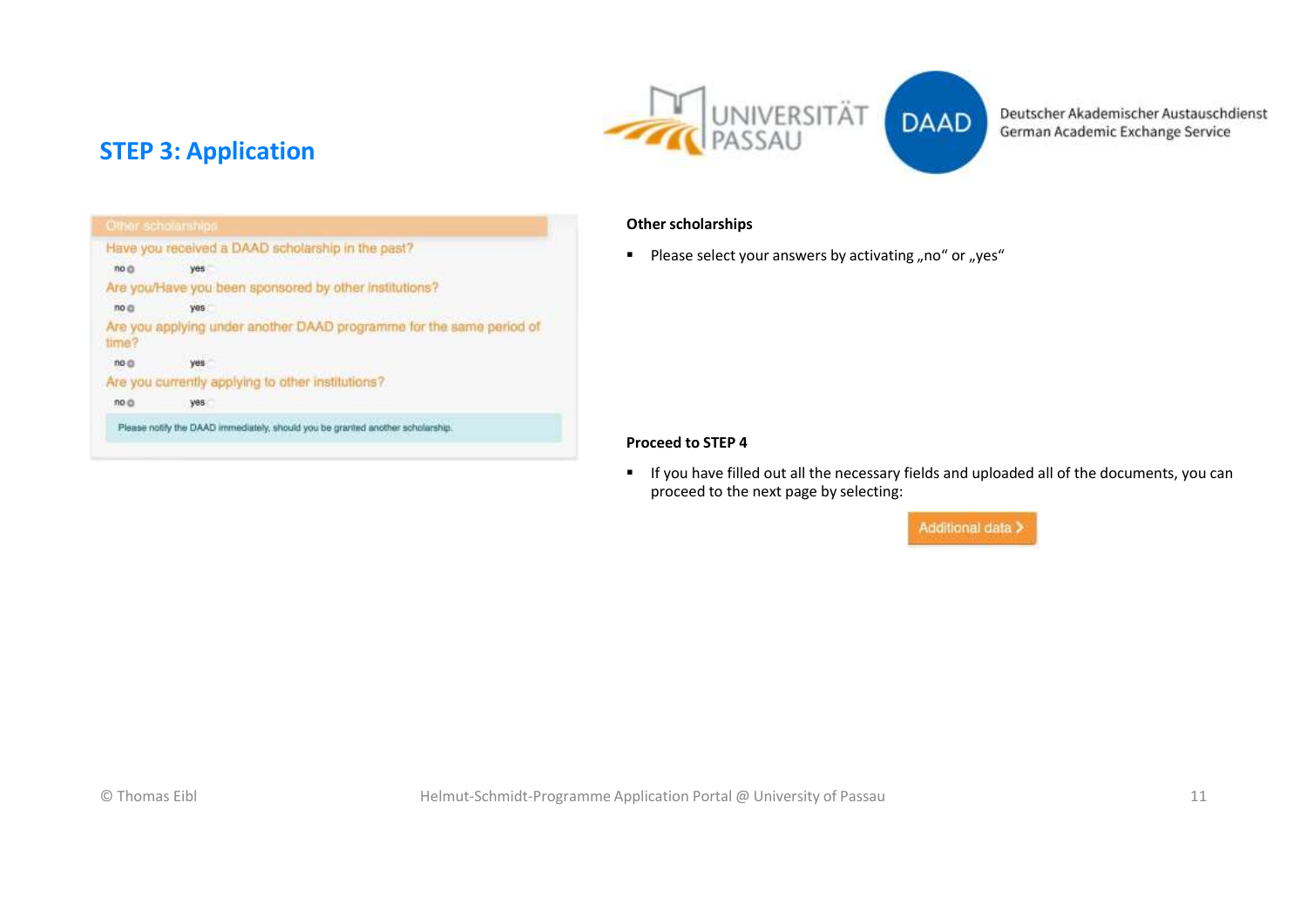

### **STEP 4: Additional data**

|                      | Previous visits abroad for study or work of at least one month. |  |
|----------------------|-----------------------------------------------------------------|--|
| + Add stay abroad    |                                                                 |  |
|                      |                                                                 |  |
|                      |                                                                 |  |
|                      |                                                                 |  |
| thealAvork avranness |                                                                 |  |

Practical or professional work experience during or after higher education

+ Add work experience

Present professional occupation

Job references

Datei auswählen Keine Date ... usgewählt

Will you be granted leave of absence for your stay in Germany?

 $0 no$ 

yes

What professional career do you envisage? \*

### **Previous visits abroad for study or work of at least one month**

▪ If you have already studied or worked abroad, please fill out the gaps. You can add several fields by selecting "+ Add stay abroad ".

### **Mandatory practical/work experience**

- Please indicate your practical/work experience or social/political engagement and, if available your present professional occupation. This had to be at least **4 months** to be considered.
- Please be aware that all of your practical/work experience or social/political engagement has b<sub>i</sub>be documented by job references or certifications.
- If you do not upload job references or certifications, **your practical or work experience won't be considered in the application process.**
- If you have more than one job reference, please merge them into one single PDF file.
- Please fill out the rest of the section.

#### **Other**

■ Please feel free to add additional information here.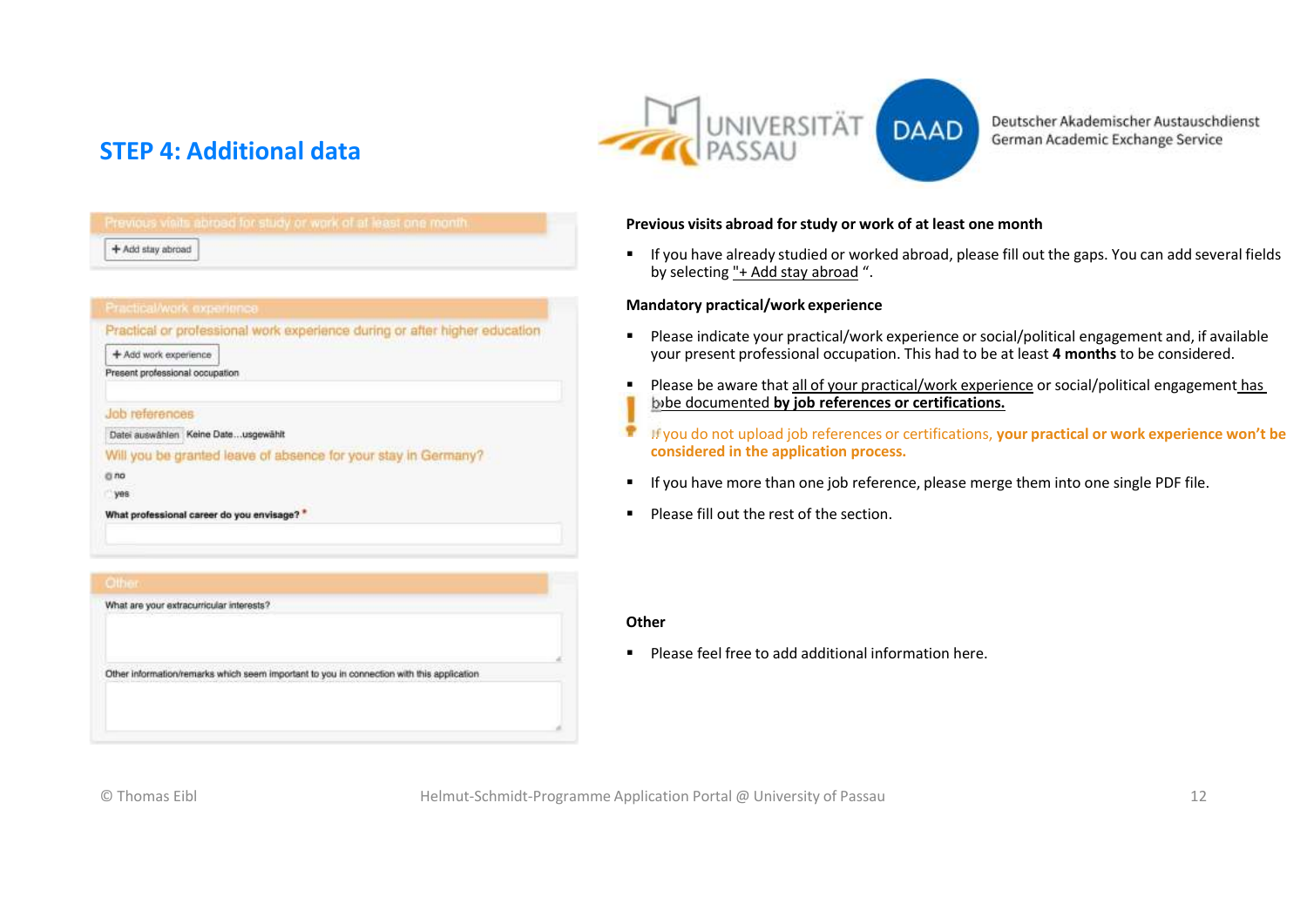

### **STEP 4: Additional data**

Deutscher Akademischer Austauschdienst German Academic Exchange Service

| Name                  | Name and address of person to be notified in case of emergency. |  |
|-----------------------|-----------------------------------------------------------------|--|
|                       |                                                                 |  |
| Street/Post box       |                                                                 |  |
|                       |                                                                 |  |
| Post/Zip code, City   |                                                                 |  |
| County/State/Province |                                                                 |  |
|                       |                                                                 |  |
| Country               |                                                                 |  |
| Phone, area code      | E-Mail                                                          |  |
|                       |                                                                 |  |

### **Name and address of person to be notified in case of emergency**

■ Please type in the name and address of a person to be contacted in case of an emergency.

#### **Proceed to SUBMISSION OF APPLICATION**

■ If you have filled out all the necessary fields and uploaded all of the documents, you can finally submit your application by selecting: